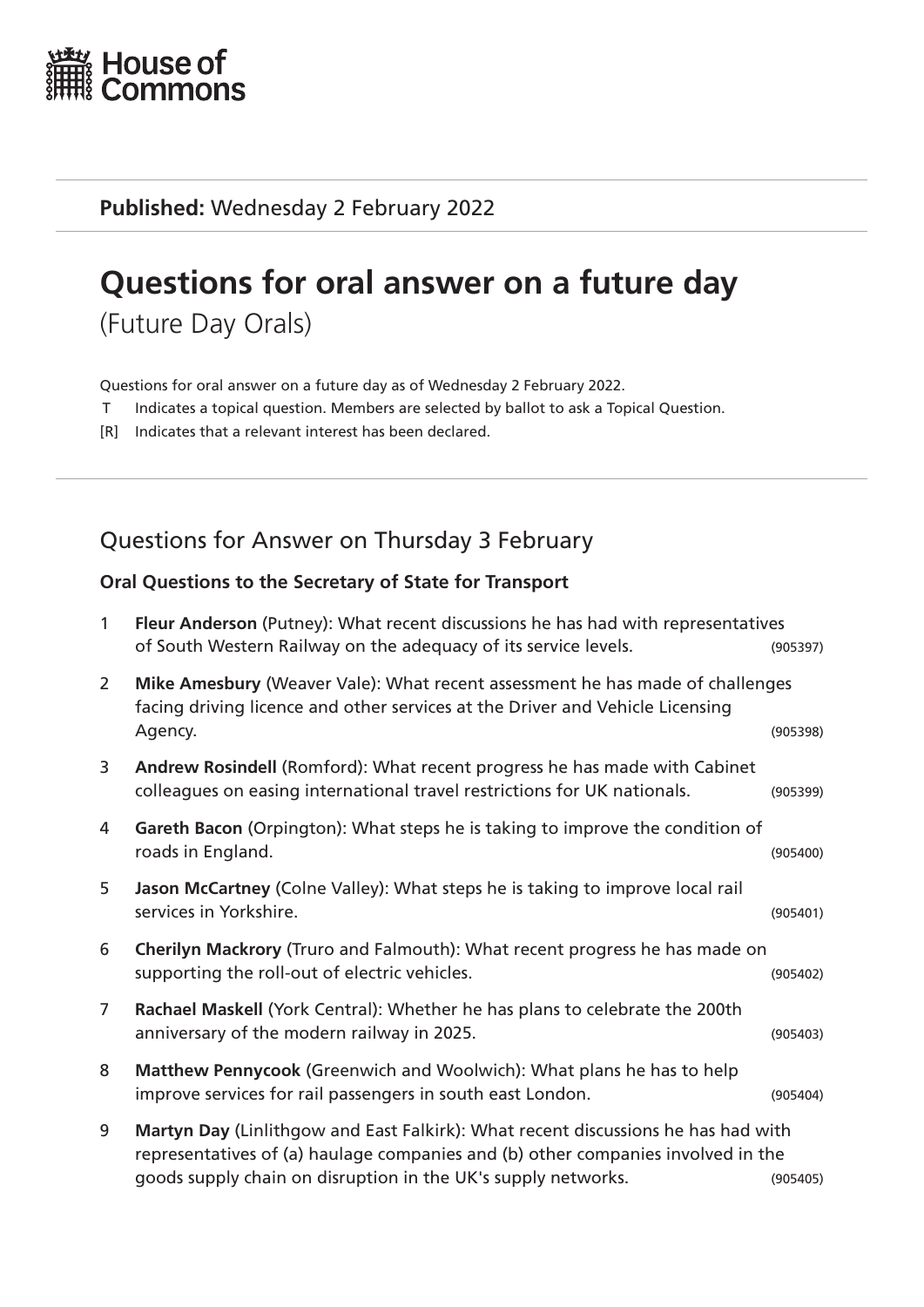| 10 <sup>°</sup> | Damien Moore (Southport): What steps he is taking to restore previously closed rail<br>lines.                                                                                                                              | (905407) |
|-----------------|----------------------------------------------------------------------------------------------------------------------------------------------------------------------------------------------------------------------------|----------|
| 11              | Robert Halfon (Harlow): What recent discussions he has had with the Chancellor<br>of the Exchequer on the impact of the fuel duty freeze on people (a) in Harlow<br>constituency and (b) across the UK.                    | (905408) |
| 12              | David Duguid (Banff and Buchan): What steps he is taking to support the aviation<br>sector.                                                                                                                                | (905409) |
| 13              | Sara Britcliffe (Hyndburn): What steps he is taking to restore previously closed rail<br>lines.                                                                                                                            | (905410) |
| 14              | Martin Vickers (Cleethorpes): What recent assessment he has made of the<br>effectiveness of ticket inspection by rail operating companies.                                                                                 | (905411) |
| 15              | Dame Meg Hillier (Hackney South and Shoreditch): What assessment the<br>Government has made of the potential effect of a failure to secure a long-term<br>financial settlement for Transport for London on the UK economy. | (905412) |
| 16              | Ian Byrne (Liverpool, West Derby): What steps the Government is taking to<br>improve night-time safety on public transport.                                                                                                | (905413) |
| 17              | Bob Blackman (Harrow East): What recent progress he has made on agreeing a<br>long-term financial settlement with Transport for London.                                                                                    | (905414) |
| 18              | Jerome Mayhew (Broadland): What recent steps he has taken to support the<br>launch of rockets and satellites from UK soil.                                                                                                 | (905416) |
| 19              | Ruth Cadbury (Brentford and Isleworth): What plans he has to publish a second<br>cycling and walking investment strategy.                                                                                                  | (905417) |
| 20              | Mohammad Yasin (Bedford): What recent assessment he has made of the<br>adequacy of funding for Bus Service Improvement Plans.                                                                                              | (905418) |
| 21              | Grahame Morris (Easington): What steps he is taking to improve transport<br>connectivity within the North East.                                                                                                            | (905419) |
| 22 <sub>2</sub> | Abena Oppong-Asare (Erith and Thamesmead): What recent discussions he has had<br>with Transport for London on proposals to extend the Docklands Light Railway to<br>Thamesmead.                                            | (905420) |
|                 |                                                                                                                                                                                                                            |          |

## **At 10:15am Topical Questions to the Secretary of State for Transport**

| T1 <b>Ruth Jones</b> (Newport West): If he will make a statement on his departmental |                            |          |
|--------------------------------------------------------------------------------------|----------------------------|----------|
|                                                                                      | responsibilities.          | (905421) |
|                                                                                      | T2 Peter Aldous (Waveney): | (905422) |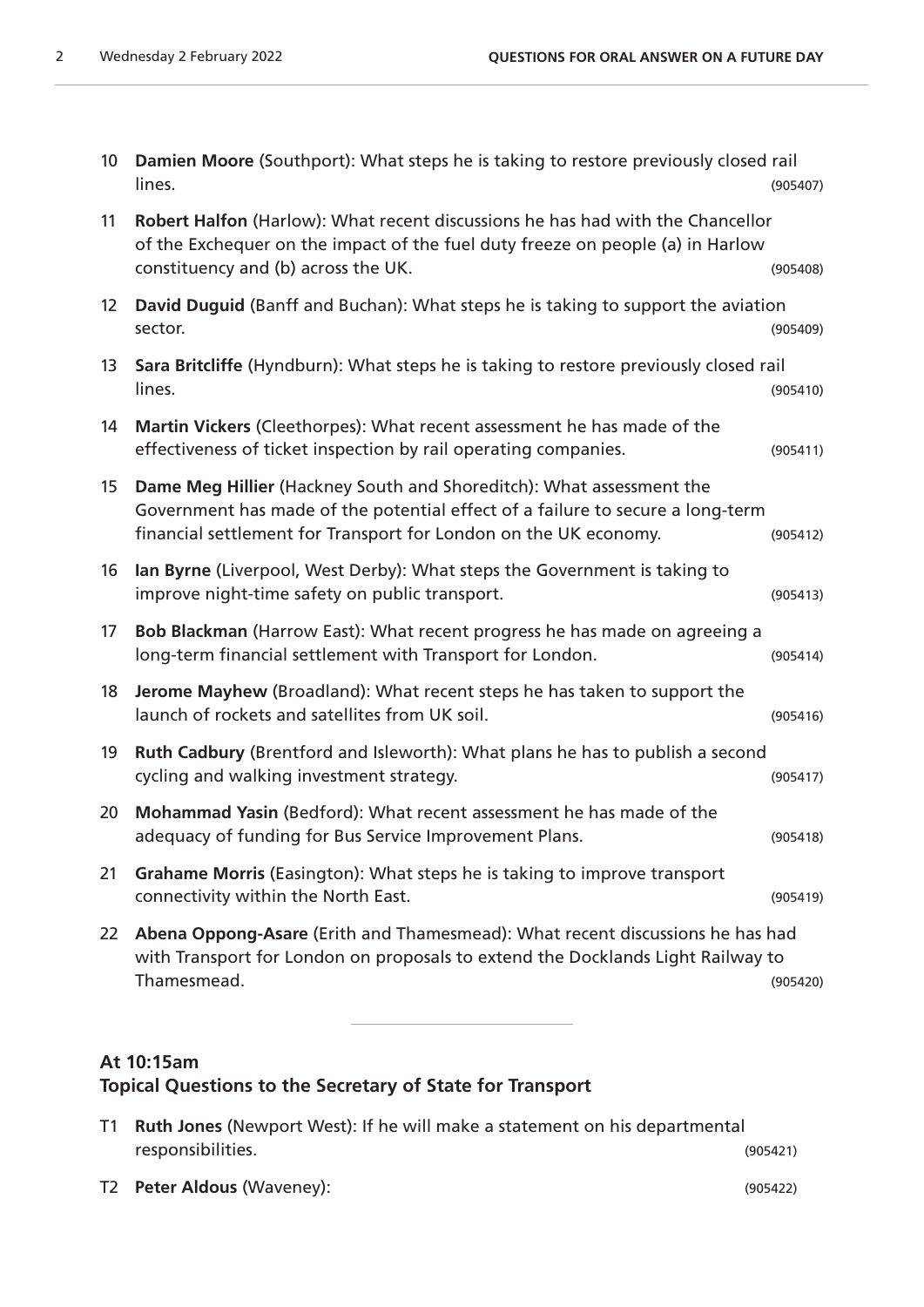|    | T3 Dr Rupa Huq (Ealing Central and Acton):  | (905423) |
|----|---------------------------------------------|----------|
| T4 | <b>Greg Smith (Buckingham):</b>             | (905425) |
|    | T5 Sir Desmond Swayne (New Forest West):    | (905426) |
|    | T6 Andrea Leadsom (South Northamptonshire): | (905427) |
| T7 | <b>Kevin Brennan (Cardiff West):</b>        | (905428) |
|    | T8 Christian Matheson (City of Chester):    | (905429) |
| T9 | David Johnston (Wantage):                   | (905430) |

# Questions for Answer on Monday 7 February

#### **Oral Questions to the Secretary of State for Work and Pensions**

| $\mathbf{1}$   | Peter Aldous (Waveney): What steps she is taking to support progression out of<br>low pay jobs.                                                                                         | (905446) |
|----------------|-----------------------------------------------------------------------------------------------------------------------------------------------------------------------------------------|----------|
| $\overline{2}$ | Carolyn Harris (Swansea East): What assessment she has made of the economic<br>impact of women claiming benefits after leaving the workplace early due to<br>symptoms of the menopause. | (905447) |
| 3              | Helen Morgan (North Shropshire): What steps her Department is taking to tackle<br>levels of poverty among pensioners.                                                                   | (905448) |
| 4              | Alex Davies-Jones (Pontypridd): What recent assessment her Department has made<br>of the adequacy of benefits for disabled people in the context of increases in the<br>cost of living. | (905449) |
| 5              | Robert Halfon (Harlow): What recent discussions she has had with the Secretary of<br>State for Education on support for vulnerable children.                                            | (905450) |
| 6              | John Lamont (Berwickshire, Roxburgh and Selkirk): What progress is being made<br>by the work of armed forces champions in jobcentres.                                                   | (905451) |
| $\overline{7}$ | Kate Griffiths (Burton): What support her Department is providing to young<br>jobseekers.                                                                                               | (905452) |
| 8              | Simon Fell (Barrow and Furness): What support her Department is providing to<br>young jobseekers.                                                                                       | (905453) |
| 9              | <b>Stephen Timms</b> (East Ham): What steps she is taking to build trust in her<br>Department among disabled people.                                                                    | (905454) |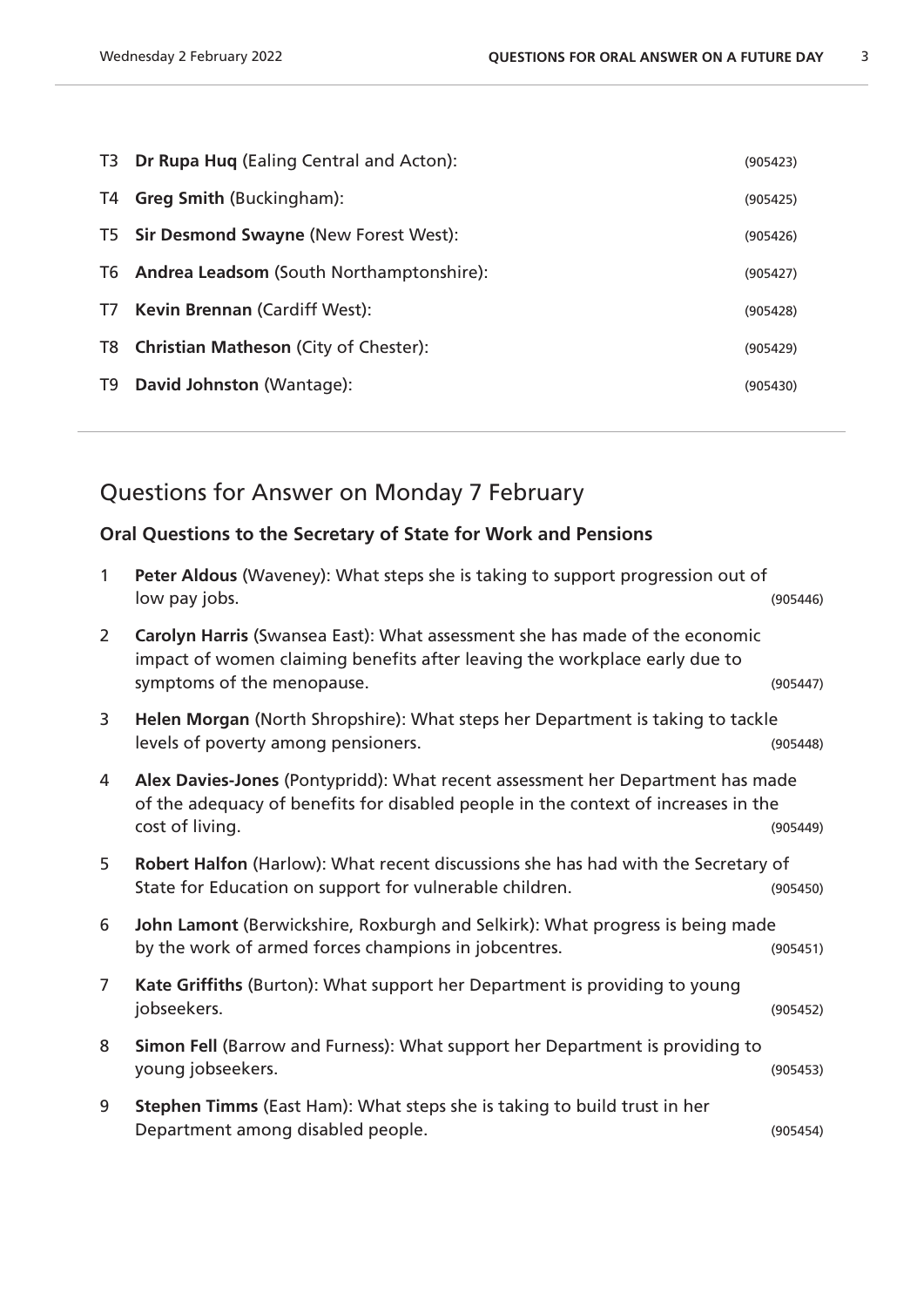| 10 | Helen Hayes (Dulwich and West Norwood): What assessment she has made of the<br>reasons for the finding in the Joseph Rowntree Foundation's UK Poverty 2022<br>report that child poverty in families with more than two children increased from<br>33 per cent to 47 per cent between 2012-13 and 2019-20. | (905455) |
|----|-----------------------------------------------------------------------------------------------------------------------------------------------------------------------------------------------------------------------------------------------------------------------------------------------------------|----------|
| 11 | Karl M'Cartney (Lincoln): What progress is being made by the work of armed<br>forces champions in jobcentres.                                                                                                                                                                                             | (905456) |
| 12 | John Penrose (Weston-super-Mare): What steps she is taking to (a) measure, (b)<br>improve and (c) publish the performance of work coaches in jobcentres.                                                                                                                                                  | (905457) |
| 13 | Huw Merriman (Bexhill and Battle): What steps she is taking to support autistic<br>people into the workforce.                                                                                                                                                                                             | (905458) |
| 14 | Richard Graham (Gloucester): What progress she has made on the conversion of<br>Kickstart jobs into full-time equivalent roles and apprenticeships.                                                                                                                                                       | (905459) |
| 15 | Kate Osborne (Jarrow): What assessment she has made of the reasons for the<br>finding in the Joseph Rowntree Foundation's UK Poverty 2022 report that child<br>poverty in families with more than two children increased from 33 per cent to 47<br>per cent between 2012-13 and 2019-20.                  | (905460) |
| 16 | Scott Benton (Blackpool South): What steps she is taking to tackle fraudulent<br>activity in the benefits system.                                                                                                                                                                                         | (905461) |
| 17 | <b>Clive Efford</b> (Eltham): What recent assessment she has made of the impact of rising<br>fuel costs on disabled people in receipt of benefits.                                                                                                                                                        | (905462) |
| 18 | Martin Docherty-Hughes (West Dunbartonshire): What support her Department is<br>providing to social security claimants to help them manage increased utility costs.                                                                                                                                       | (905463) |
| 19 | Julie Elliott (Sunderland Central): What steps she is taking with the Chancellor of<br>the Exchequer to help support pensioners with increases in the cost of living.                                                                                                                                     | (905464) |
| 20 | Philip Davies (Shipley): What diversity training is carried out for civil servants in her<br>Department.                                                                                                                                                                                                  | (905465) |
| 21 | Nia Griffith (Llanelli): What recent assessment her Department has made of the<br>adequacy of benefits for disabled people in the context of increases in the cost of<br>living.                                                                                                                          | (905466) |
| 22 | Giles Watling (Clacton): What steps her Department is taking to support young<br>people who are out of work or unable to work with the increase in the cost of<br>living.                                                                                                                                 | (905467) |
| 23 | Ellie Reeves (Lewisham West and Penge): What assessment she has made of the<br>reasons for the finding in the Joseph Rowntree Foundation's UK Poverty 2022<br>report that child poverty in families with more than two children increased from                                                            |          |

33 per cent to 47 per cent between 2012-13 and 2019-20. (905468)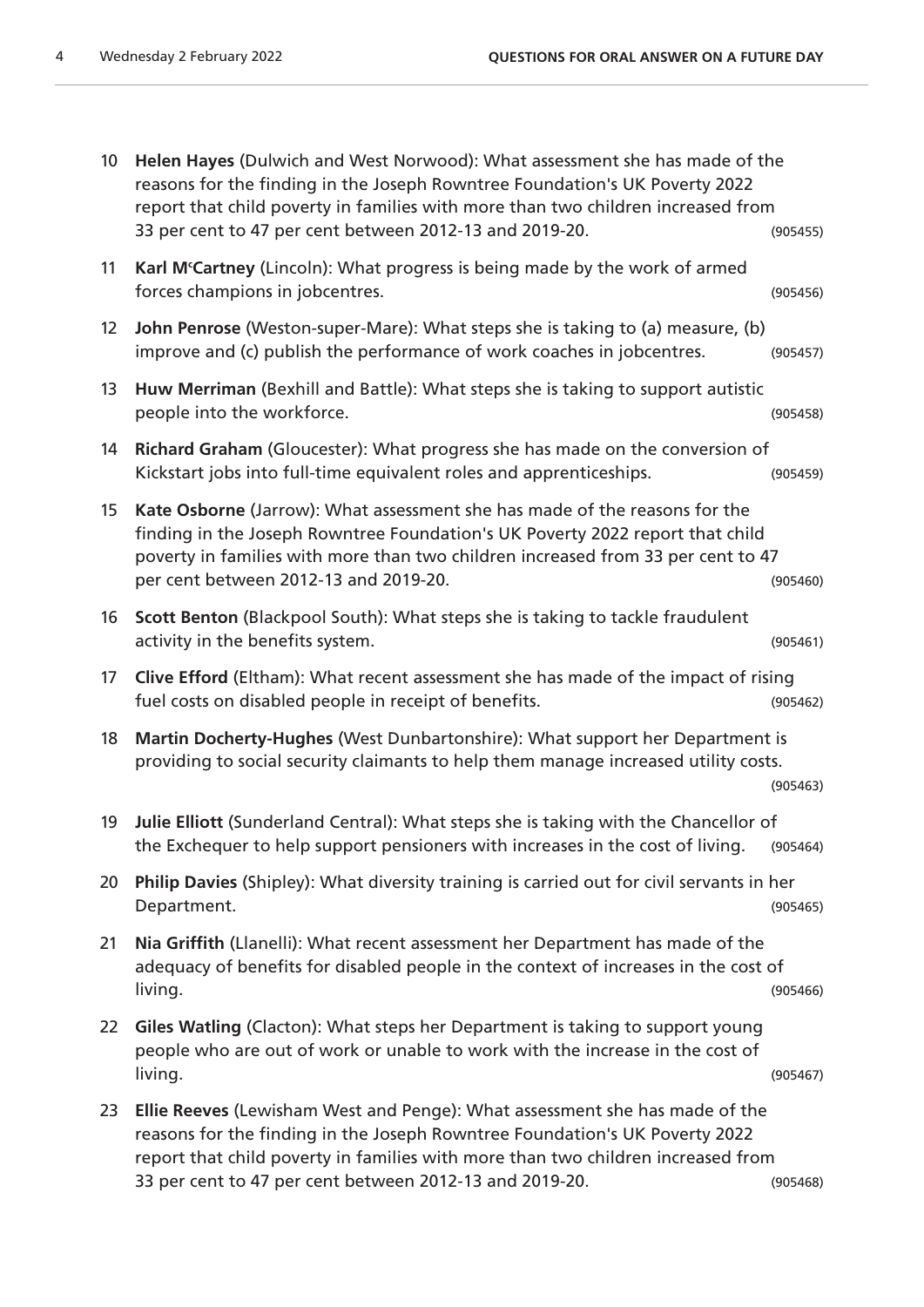- 24 **Ruth Jones** (Newport West): What steps she is taking to support young people in Newport West constituency, who are out of work or unable to work, with the increase in the cost of living. (905469)
- 25 **Dame Diana Johnson** (Kingston upon Hull North): What assessment she has made of the reasons for the finding in the Joseph Rowntree Foundation's UK Poverty 2022 report that child poverty in families with more than two children increased from 33 per cent to 47 per cent between 2012-13 and 2019-20. (905470)

### **At 3:15pm**

#### **Topical Questions to the Secretary of State for Work and Pensions**

| T1             | Mike Kane (Wythenshawe and Sale East): If she will make a statement on her |          |  |
|----------------|----------------------------------------------------------------------------|----------|--|
|                | departmental responsibilities.                                             | (905471) |  |
| T <sub>2</sub> | <b>Richard Burgon (Leeds East):</b>                                        | (905472) |  |
| T3             | <b>Jason McCartney (Colne Valley):</b>                                     | (905473) |  |
| T4             | Ian Lavery (Wansbeck):                                                     | (905474) |  |
| T5             | <b>Mr Richard Holden (North West Durham):</b>                              | (905475) |  |
| T6             | <b>Kim Leadbeater (Batley and Spen):</b>                                   | (905476) |  |
| T7             | <b>Stuart C McDonald (Cumbernauld, Kilsyth and Kirkintilloch East):</b>    | (905477) |  |
| T8             | <b>Caroline Ansell (Eastbourne):</b>                                       | (905478) |  |
| T9             | David Johnston (Wantage):                                                  | (905479) |  |
|                | T10 Taiwo Owatemi (Coventry North West):                                   | (905480) |  |

# Questions for Answer on Wednesday 9 February

#### **Oral Questions to the Secretary of State for Wales**

- 1 **Beth Winter** (Cynon Valley): What recent steps the Government has taken to tackle the impact of inflation on households and businesses in Wales. (905481)
- 2 **Nick Smith** (Blaenau Gwent): What recent steps the Government has taken to tackle the impact of inflation on households and businesses in Wales. (905482)
- 3 **Ben Lake** (Ceredigion): What assessment he has made of the potential impact of closing the Young Audiences Content Fund on Welsh language broadcasting. (905483)